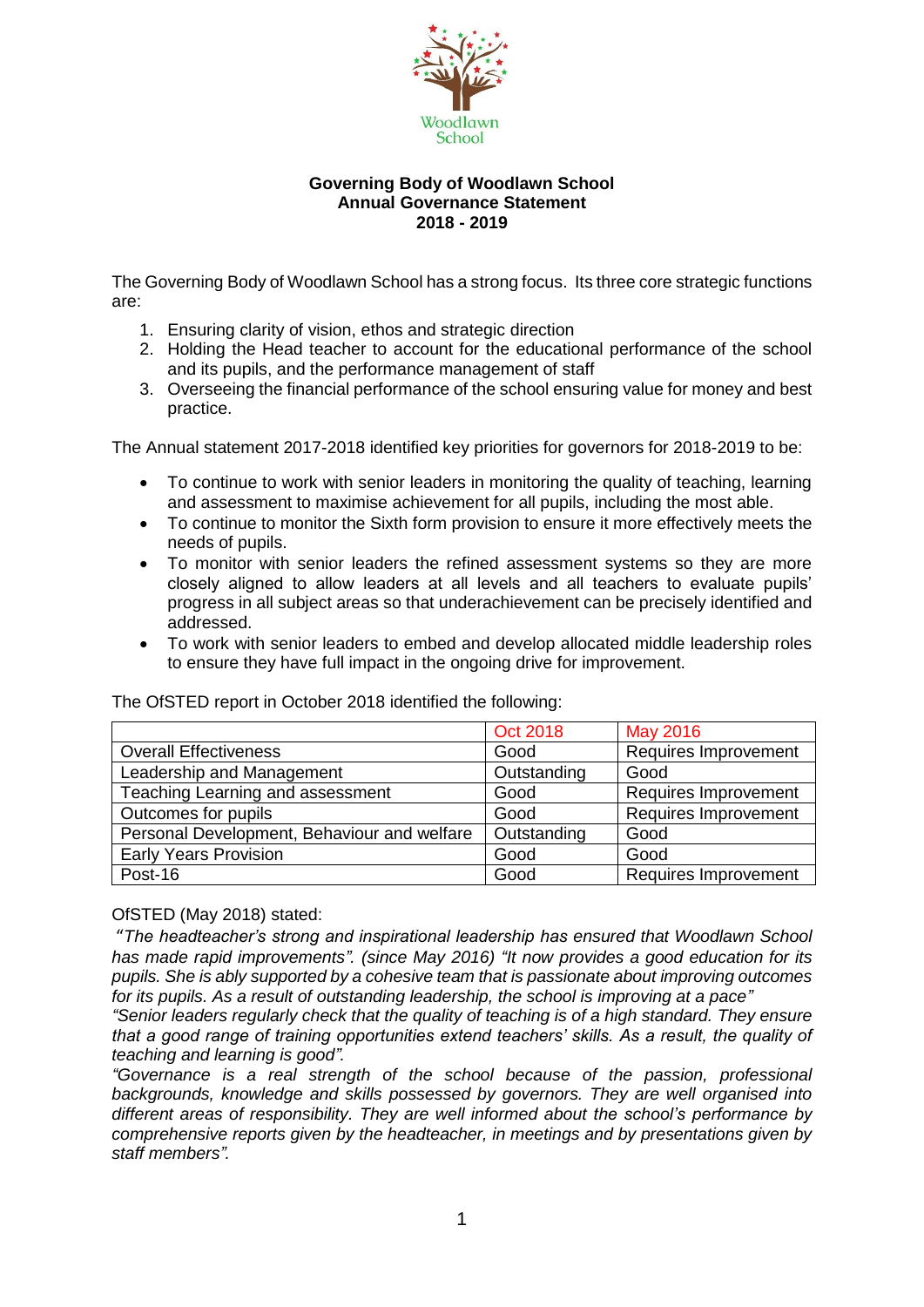

# **School Development Plan (SDP)**

Governors work closely with the Headteacher and senior leaders in writing and monitoring the School Development Plan (SDP), overall responsibility for writing the SDP is with the Headteacher. The priorities for the School Development Plan (SDP) are taken from both internal and external monitoring, e.g. Local authority reports, OfSTED report and internal monitoring of the quality of teaching and learning and pupil outcomes by the Headteacher, other senior leaders and link governors. Governors also join staff on the first Training day in September to look at the progress made in the previous year and develop plans for the coming year.

The SDP is monitored and reviewed termly with an evaluation review being written and presented to governors as part of the Headteacher's termly report. Governors question the Head teacher where there are any concerns. Questions are challenging and rigorous.

During 2018-2019 governors have:

- Worked in partnership with school staff and senior leaders in the joint creation of the school development plan and school SEF (Self Evaluation Form)
- Held senior leaders to account on primary focus areas following the LA February 2018 review i.e. English and Post 16 development. Visits have taken the form of learning walks to see evidence of progress in English across school (especially ensuring consistency across Secondary and post-16 English) in lessons, through display work, discussions and presentation of development plans. **Impact**: English, as part of teaching and learning, is now good. A new link governor

with a specialism in English now liaises with the English curriculum team.

 Met with OfSTED in October 2018 to discuss school development and governor role in school leading to a good judgement overall and outstanding for leadership and management.

**Impact**: leadership, including governance, is now outstanding.

- Ensured post-16 plans monitored to extend the curriculum offer and liaise with school partners. **Impact**: post-16 now good
- Asked challenging and relevant questions regarding qualifications both pre and post 16. **Impact**: Governors are knowledgeable about appropriate qualifications and ask

relevant and challenging questions Good results in August 2019.

 Asked challenging questions to the Deputy Head who gave a presentation on refined assessment systems to ensure rigour in identifying underachievement. The Teaching, Leadership, Achievement and Safeguarding Committee (TLA&S committee) noted the change to B Squared as an assessment tool after the previous assessment tool was found not to be fit for purpose.

**Impact**: Example of ongoing evaluation and quick response from governors. Greater percentage of pupils achieving aspirational targets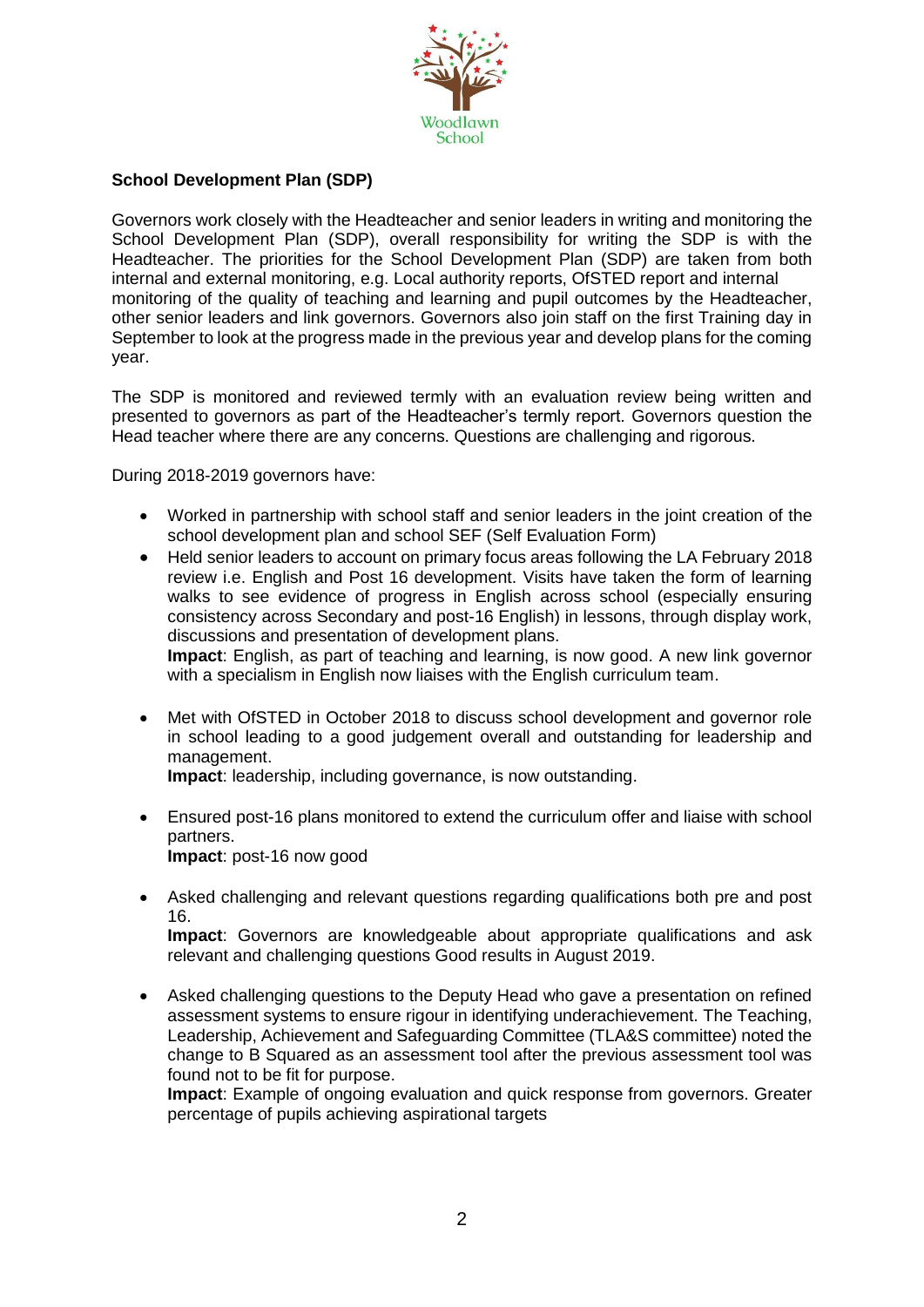

## **Leadership and Management (Governors)**

OfSTED 2018 stated:

*"Governors hold the headteacher and her staff to account very effectively. They ask pertinent, challenging questions about incidents which have occurred in school, or when making decisions about additional funding for agreed projects. They also ensure that staff are held to account for their classroom performance when confirming decisions about salary progression".* 

*"The headteacher, ably supported by her senior team, knows her school extremely well. She has an incisive understanding of the strengths of the school in addition to the areas that require further focus. As a result of this, improvement planning is top notch. She has galvanised her staff to work for the good of the pupils in her care. Not one stone is left unturned in the pursuit of excellence at Woodlawn. Consequently, the school is improving strongly."*

Governors monitor through at least termly meetings (two during Autumn term) of the full governing body and meetings of the committees (Finance, Staffing, Pay Review and Facilities Committee and Teaching, Leadership, Achievement and Safeguarding Committee).

We also have a strategic group consisting of the Chair of Governors, Vice Chair (who is also Chair of Finance), Head Teacher and Chair of Teaching and Leadership.

This group meets monthly and provides a helpful place for reflection, it allows for more regular monitoring and an additional opportunity for the school and Headteacher to consider more strategic opportunities.

**Example of impact**: Developed self-reflection and appraisal procedures for all governors which enabled more clarity around the role of governors, relating to link priorities.

As well as the two main committees and strategic group, governors also have the Headteacher's performance management group and the appeals and complaints committee. The Headteacher, through the performance management process produced excellent evidence for governors in achieving all her targets in December 2018 and excellent progress towards 2018-2019 targets in a review in June 2019.

Governors have supported the school in complaints, appeals and disciplinary matters:

Examples: Support of complaint – overturned

Governor panel re disciplinary matter – satisfactory conclusion

Support of exit agreement – completed.

**Impact**: School staff understand the school policies and procedures to a greater depth. There is a shared school expectation of the quality service for delivery. Standards in teaching and learning have increased).

Monitoring of teaching, learning and assessment plus outcomes is an essential part of the Teaching, Leadership, Achievement and Safeguarding (TLA&S) committee and it noted the improved outcomes and the progress in most areas regarding teaching quality. Governors continue to monitor rigorously through learning walks, classroom observations, observations of Read, Write, Inc and through regular reports from the Head teacher and senior leaders.

Presentations on assessment systems and qualifications, post 16 (in such areas as Curriculum choice, work placements, partnership with Monkseaton High School and interactions with others) and Pupil Premium have been given to Governors during this last year by Senior Leaders.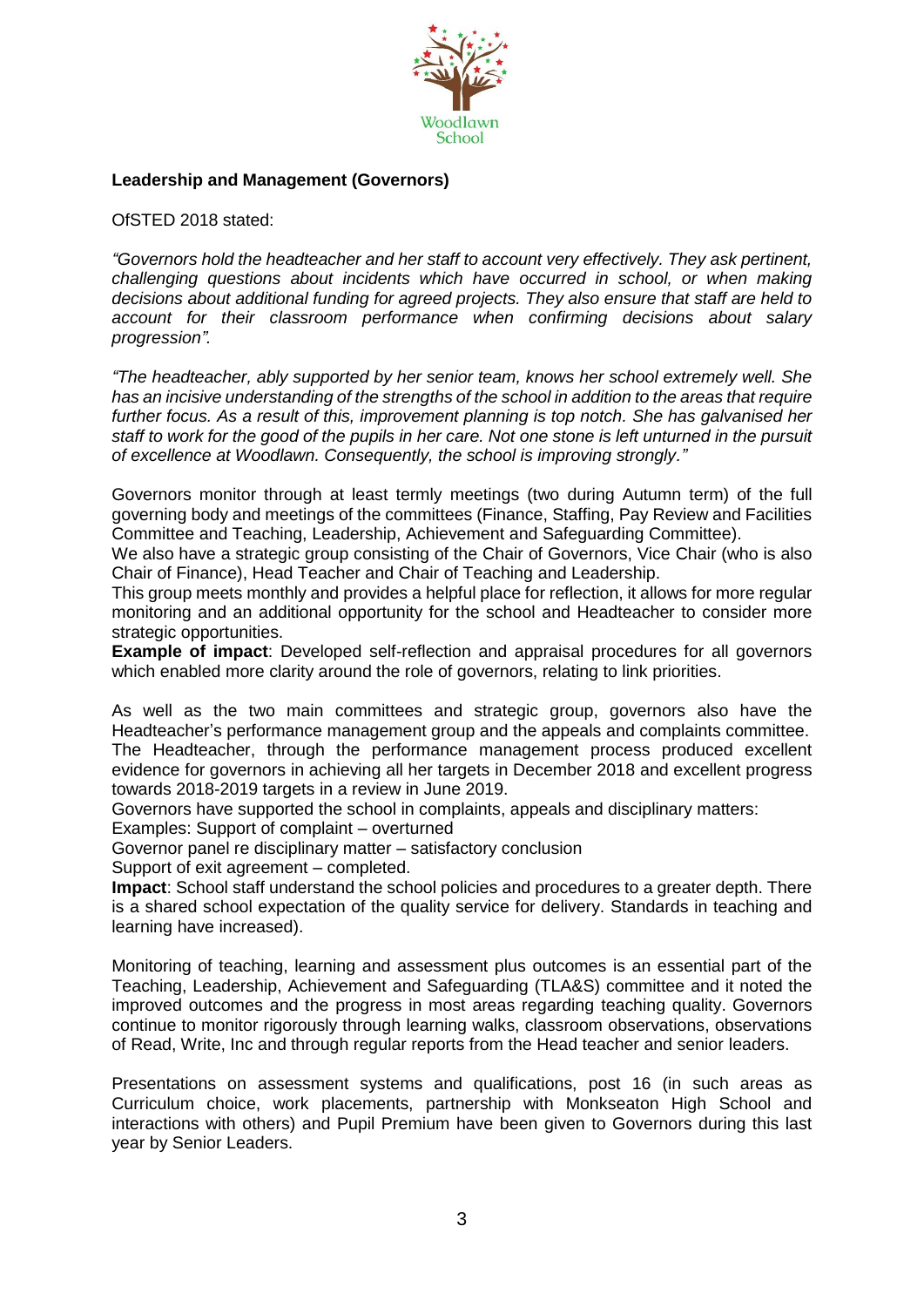

The budget has been presented and agreed by Governors and the Head Teacher's report (including the School Development Plan) is presented by Gill (HT) and discussed termly. The school Self Evaluation Form (SEF) is presented to Governors during the Autumn term and updated regularly.

During 2018-2019 Senior staff supported the Government teacher workload campaign and governors supported the school and welcomed this initiative. Action plan updates were regularly given to Governors in order for us to monitor the action and impact this was making on teacher workload.

**Impact**: The response from teaching staff was very positive and both teaching and nonteaching unions involved in the initiative were very pleased with progress resulting in a greater understanding of team working, colleagues supporting each other, and greater consistency in teaching and learning across school.

A new safeguarding governor was appointed who continues to review safeguarding in school. He will be delivering KCSIE (Keeping Children Safe in Education) parts one and two training in October 2019 to all governors. OfSTED (2018) stated:

"*Safeguarding arrangements are secure and well monitored by a named safeguarding governor. This governor ensures that members keep up-to-date with safeguarding and safer recruitment training, for example".*

Impact: Governors' knowledge updated so governors monitor rigorously

Governors have attended an increased number of school events to support stakeholder engagement (including parents) in school life, i.e.

- Initiation of and support of the Archbishop of York visit to school September 2018.
- Harvest Festival assembly, Easter Assembly
- Core values assembly
- Post 16 café attendance
- School Summer Fair 2019
- 2019 Prom event
- Sports Day 2019

**Impact:** Governors' knowledge of the school has increased, and stakeholders are able to discuss plans with governors.

We were sorry to lose Helen Samuel as Local authority Governor and Peter Gannon as a Trust Governor and currently have two potential governor applications. We have recruited 2 co-opted governors and staff governor this year; David Bavaird, who has a wealth of knowledge in Careers and Employability, Councillor Sean Brockbank who has brought Council and Social Services skills to the team and Angela Chapman who is a staff governor with many years of service at Woodlawn.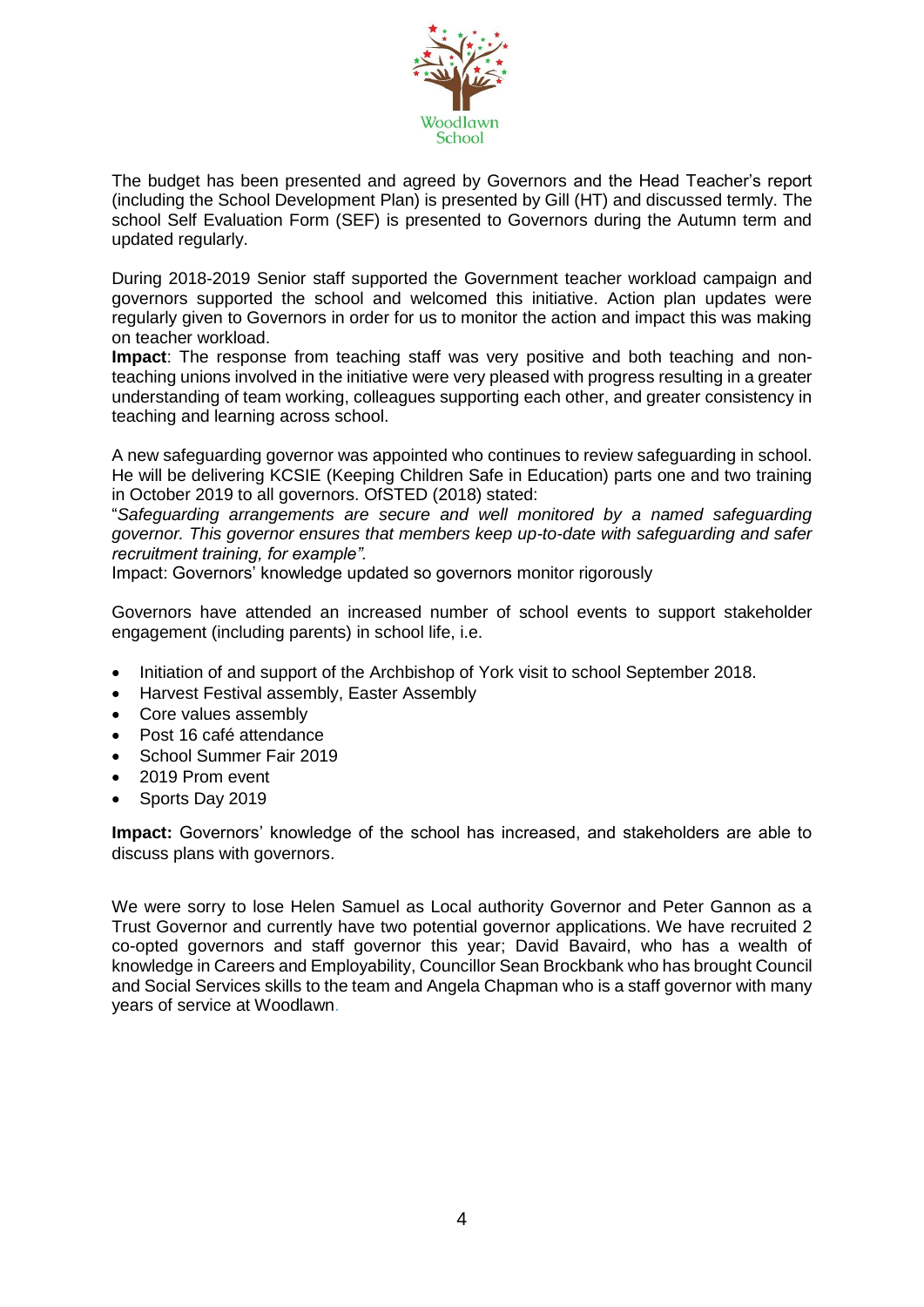

## **Pupil Premium**

(Funding given for pupils who receive free school meals, children who are looked after, adopted children and children who have a parent(s) in the Armed Forces.).

The pupil premium governor meets with the Deputy Head teacher and the interventions coordinator. Good progress continues to be made. Governors challenged the data showing pupils who receive pupil premium achieving better than those not receiving pupil premium. OfSTED (2018) said:

"*Governors also keep close checks on pupil premium spending. They monitor the impact on outcomes for pupils who have received additional support in their reading and spelling, or who benefit from organised educational trips. They know that there are no apparent gaps in progress in mathematics and English between disadvantaged pupils and their peers."*

# **Training**

Following a new system of self-reflection and appraisal for governors put in place, skills audit and working with "Governor Space" it was identified that key training to take place during 2018 - 2019 would be:

1) Strategic Leadership for Governance (Risk management) and

2) Governance and the School Community (to include all stakeholders)

#### **1)Strategic Leadership for Governance (Risk Management)**

A key function of governors is to ensure clarity of vision, ethos and strategic direction and this half day of training focussed on governors understanding their role in shaping the vision and strategy of the organisation, developing further understanding of what it means to be strategic, setting high expectations and maximising the effectiveness of decision making. Governors spent time on discussing their role particularly linked to the competency framework for governance. Governors jointly did a SWOT (Strengths, Weaknesses, Opportunities and Threats) analysis and targets for further training were to ensure all governors have been involved in SWOT analysis and ensure all have same vision and strategic view.

## **2) Governance and The School Community**

During the Summer Term Governors spent half a day in training around the role of Governors in the school and wider community. Governors considered where they and the school had effective stakeholder engagement and where more work could be done. It was felt that stronger links could be formed with representatives of the community, that Governors would welcome more engagement with parents and how Governors felt the Friends of Woodlawn could be better supported by the Governing Body. Additional priorities were added to the Governor Action Plan as a result, namely that meetings would be arranged with local councillors and business leaders, Governors would attend the Friday Cafe (run by pupils and attended by parents) on a weekly basis and a Governor would be named as a link person for the Friends of Woodlawn.

Governors have attended the following additional training this year:

Whole school action planning with staff,

Updating and monitoring the governors' action plan.

The Chair of Governors and Head Teacher attended Schools NE Conference and SEND (Special Educational Needs) Conference and individual governors have attended training where relevant to their link area and / or need (e.g. Induction).

Joint staff / parent and governor training e.g. See Saw (assessment recording system) for parents and governors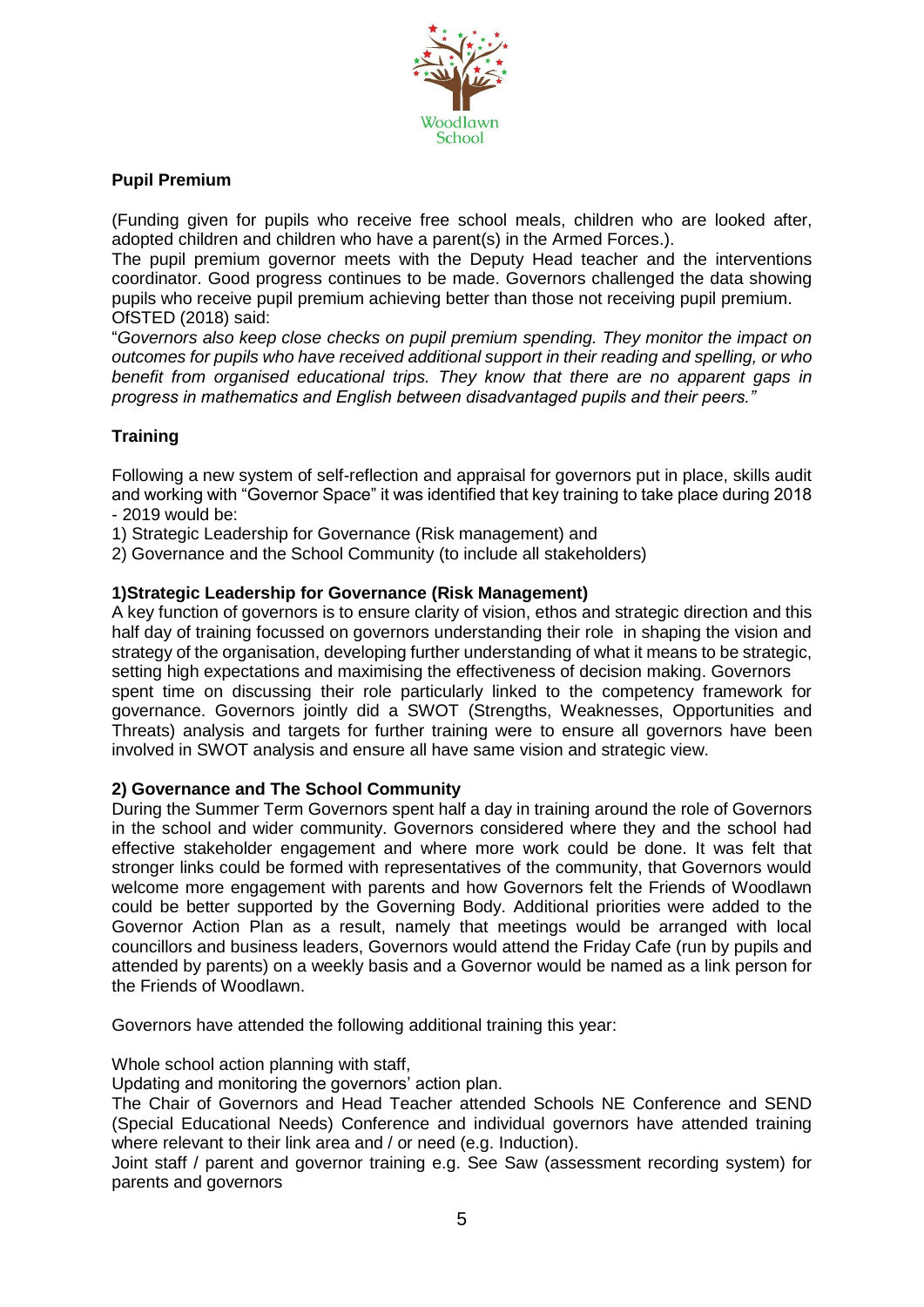

# **Finance, Staffing, Pay Review and Facilities (FSPR&F) Committee**

The FSPR&F Committee ensures that the budget is managed effectively, and that money is spent appropriately to ensure the most significant impact for pupils across the school at Woodlawn. Governors continue to ensure that the school's financial priorities are in line with those identified in the School Development Plan (SDP), providing suitable resources and facilities to achieve the school's aims. Governors have worked with the Headteacher both in the appointment of new teaching staff and additional support staff to meet changing needs in the school community. The school budget projecting a deficit for the year, Governors were proactive in exploring the causes of this, challenging the Local Authority on both the inappropriate level of funding some pupils were receiving and the lack of funding for additional pupil places.

The FSPR&F Committee receives regular and rigorous reports from the Business Manager which give Governors confidence in the school's robust and effective facilities management, Health and Safety and Data Protection procedures. In addition to challenges around pupil funding Governors also raised concerns with the Local Authority about services Woodlawn School was providing and not being sufficiently re-imbursed and the effect of this limiting school spending in priority areas.

Impact: Governors were pleased that this and the issues around pupil funding have now been rectified, eradicating the deficit.

#### OfSTED 2018 stated:

*"Governors ensure that school finances are purposefully used. For example, additional funding is used effectively to encourage pupils' participation in sport in the primary phase. Governors also keep close checks on pupil premium spending. They monitor the impact on outcomes for pupils who have received additional support in their reading and spelling, or who benefit from organised educational trips. They know that there are no apparent gaps in progress in mathematics and English between disadvantaged pupils and their peers."*

#### **Future aims:**

It is clear to see the outstanding progress the school has made from the OfSTED inspection in May 2016 to October 2018. The governors of Woodlawn School will continue to work with the Headteacher in monitoring progress.

Key priorities for governors for 2019-2020 will be to monitor the following:

Improve the quality of teaching, learning and assessment by:

- eliminating inconsistencies in the quality of teaching so that a greater proportion of pupils make excellent progress from their starting points
- strengthening teachers' use of assessment information so that planning meets individual pupil's needs more effectively in other subjects across the curriculum

Improve the effectiveness of 16 to 19 study programmes by:

- continuing to refine the curriculum on offer in the sixth form so that all pupils make rapid and sustained progress, including the most able pupils in the cohort
- ensuring that all courses on offer are delivered to a consistently high standard.